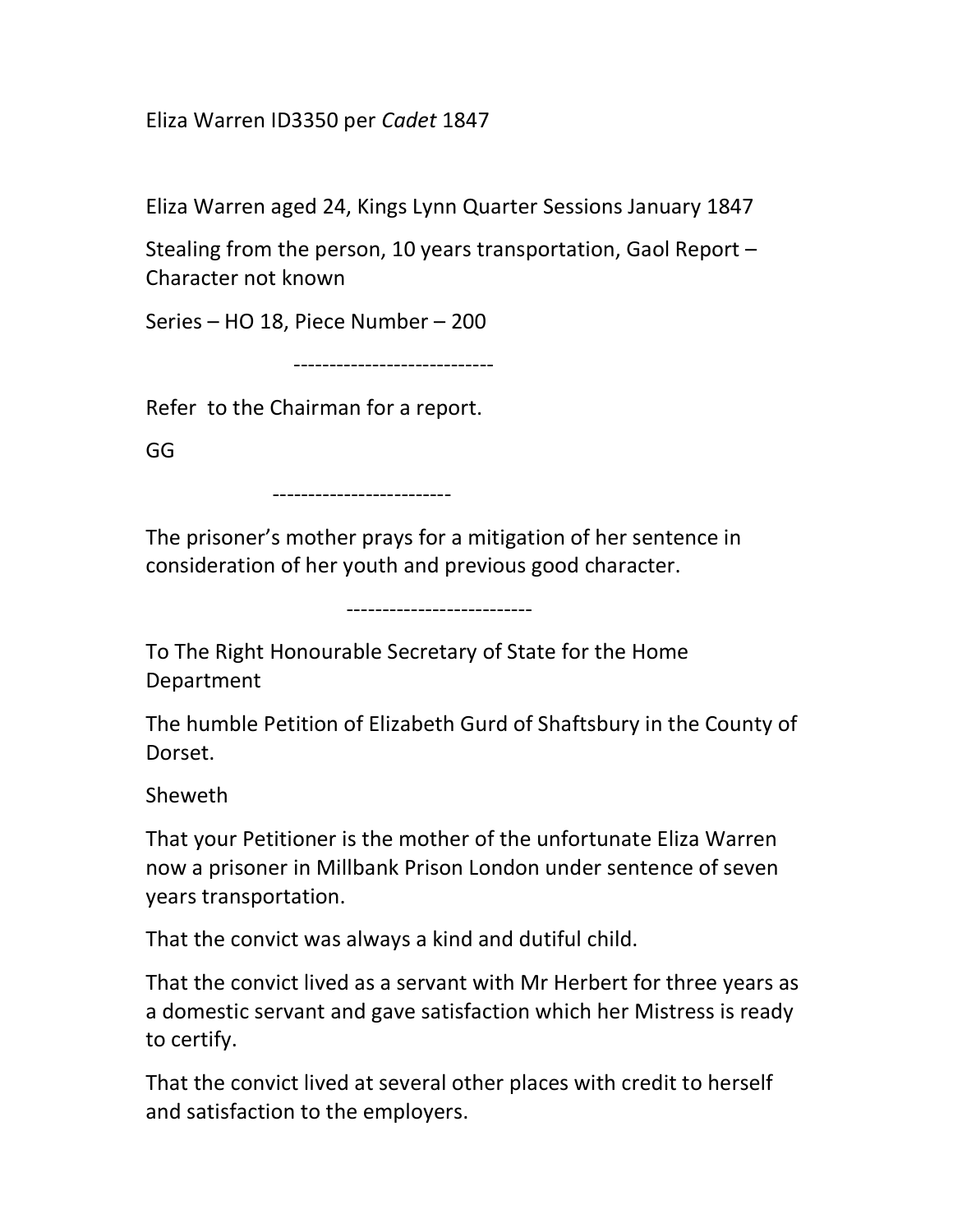That about a year since the said convict was enticed away from your Petitioner's home under false representations and that your Petitioner had not heard from the convict for some months till the receipt of a letter from her of the 11st instant from Millbank Prison.

That your Petitioner is not aware of the convicts offence for which she was convicted and sentenced.

That in consideration of the convicts previous good character and youth your Petitioner humbly hopes that you will recommend the case to the favourable consideration of Her Majesty for a free pardon or a merciful commutation of the sentence from transportation to imprisonment.

The x mark of Elizabeth Gurd

Witness:

[ George ] Willy of Shaftsbury

A House of Law.

-------------------------

Came Cottage

Nr Shaftsbury

26th July 1847

Sir

I take the liberty of enclosing the Petition of a poor, but a kind and affectionate mother, of this place in favour of her daughter who it appears is under sentence of transportation at Millbank Prison for 7 years.

It also appears that the convict bore a good character up to her leaving her mother's residence about a year ago when the convict I understand was DECOYED away. A Petition of good character could be got up here provided you may consider it of any service. The convict is only 20 years of age and has been three years in one place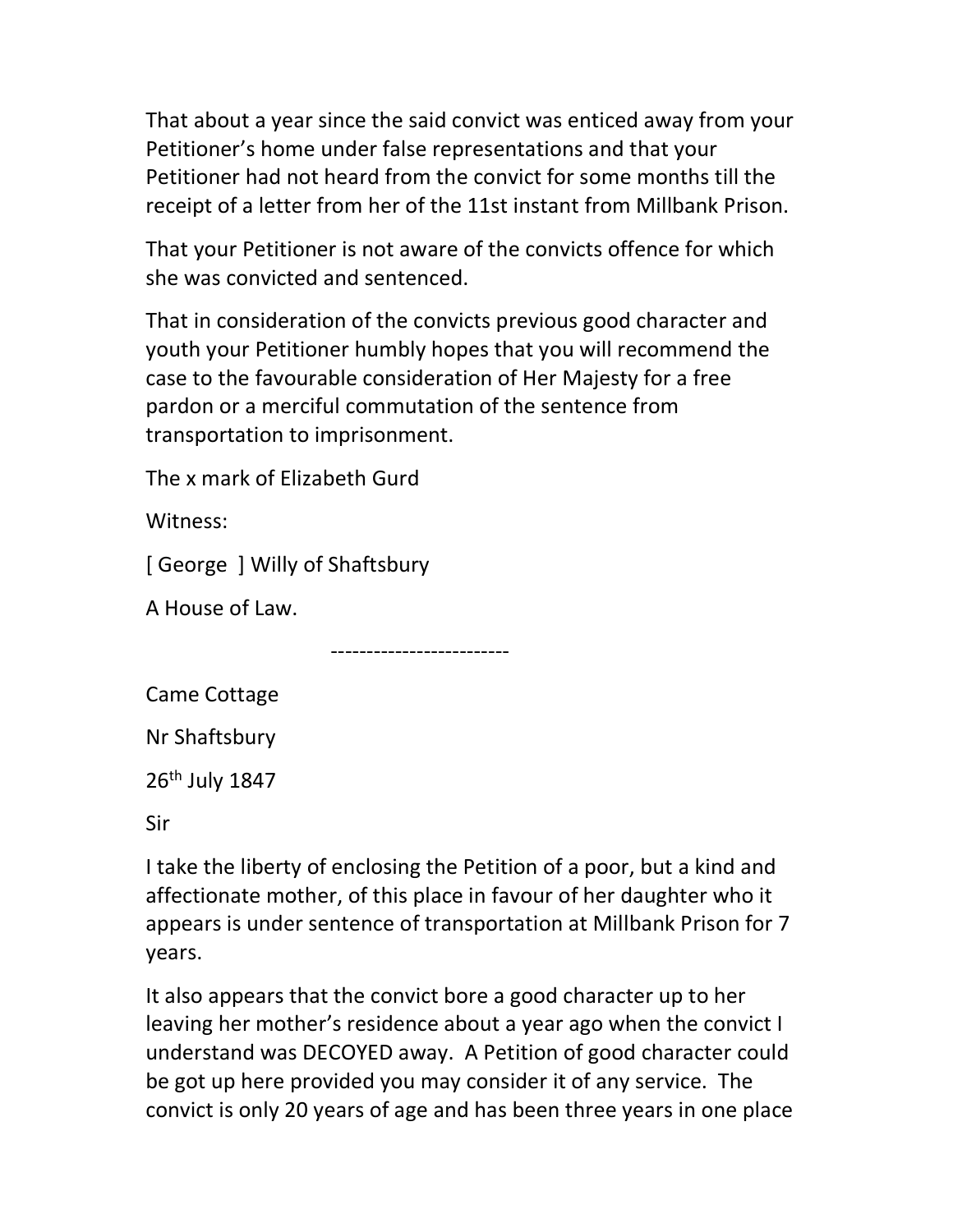of service with credit to herself. If there should be any mitigating circumstances attending the convict's case I submit that, it ought to have weight with her Majesty on account of the convict's youth.

The favour of a reply would be appreciated.

I have the honour to be

Your obedient servant

George Willy

**Solicitor** 

Shafts bury.

----------------------------------

Report on the case of Eliza Warren

The Recorder of Lynn reports unfavourably on this case.

----------------------

The Guilt is clear

GG

---------------------------

(By Keith: The report starts mid sentence, there seems to be some missing)

She then ran away, and he immediately put his hand to his pocket and [ ] his purse – he ran after her [ ]? But did not catch her – his purse contained: one £10 note, two £5 notes, , a sovereign, , a half sovereign and two half crowns.

Eliza Warren returned to her lodgings about seven o'clock and went up into her room where she slept and came down again – the officers about 12 o'clock on that night went to her lodgings to where she slept and took both John Warren and Eliza Warren into custody, and in the morning in the room where they slept under a cover in a